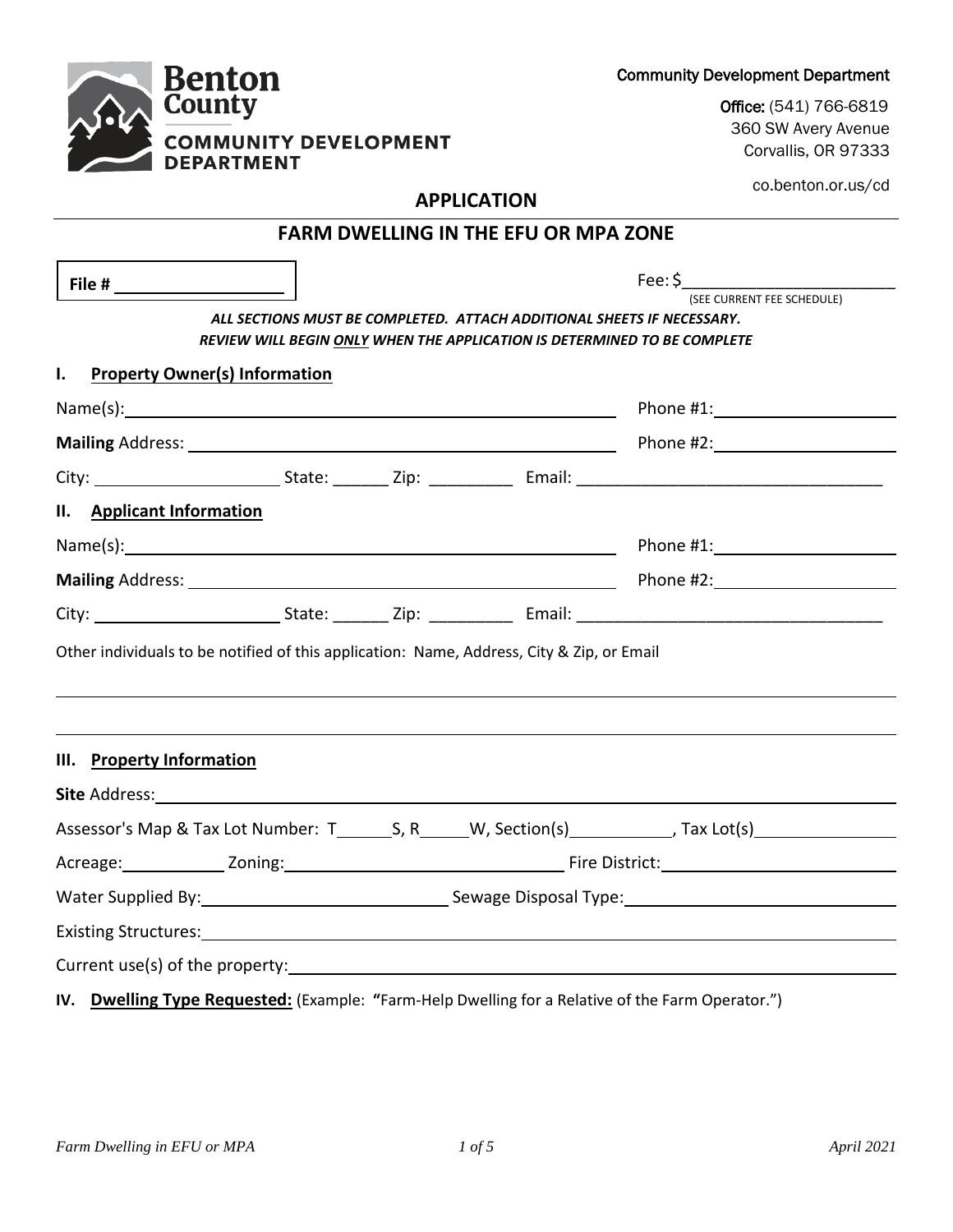**V. Attached Documentation:** With all land use applications, the "burden of proof" is on the applicant. It is important that you provide **ALL** the information listed on the following pages at the time you submit your application. The processing of your application does not begin until the application is determined to be complete.

Identify the soil characteristics on the property:

| Soil Type:         | <b>USCS Class:</b> | % of Parcel: | High Value? $\Box$ Y / $\Box$ N |
|--------------------|--------------------|--------------|---------------------------------|
| Uses, Crops, etc.: |                    |              |                                 |

Please **circle** this property's Standard Industrial Class – SIC Code, below:

|                                 | (Standard Industrial Class - SIC Code) |                                    |
|---------------------------------|----------------------------------------|------------------------------------|
| 001-Not in Production           | 002-Cons. Reserve Prog. (CRP)          | 011-Cash Grains                    |
| 013-Field Crops                 | 016-Vegetables & Melons                | 017-Fruits and Tree Nuts           |
| 018-Hort. Specialities Crops    | 021-Livestock                          | 024-Dairy Farms                    |
| 025-Poultry and Eggs            | 027-Animal Sprecialities               | 029-Gen. Farm, Primarily Livestock |
| 081-Forestry including woodlots | 082-Christmas Trees                    |                                    |

## **Attachments**

- 1. Is there an existing well or spring on the proposed parcel(s)? Please attach a copy of any well log or pump test that identifies the rated yield of this water source. A water source yielding at least five gallons per minute per residence (by pump or bailer test) is required for a building permit.
- 2. Is there an existing septic system on the proposed parcel(s)? An evaluation by Environmental Health may be required of an existing system unless the system was recently installed or repaired. Please attach a copy of any septic system records you may have available. If a site has not been approved for a septic system, you may apply for a site feasibility, but a septic installation permit will be withheld pending approval of this application.
- 3. A copy of deed(s) covering the subject property.
- 4. If the parcel for which a dwelling is proposed does not have frontage on a public road, attach a copy of the easement granting access to the parcel.
- 5. An accurate scale drawn map of the property, showing the locations of existing and proposed: structures, roads, water supply, septic system, easements, and driveways. Label all tax lots.
- 6. Is the only access or proposed access to the property via a road that crosses a railroad? \_\_\_\_\_ If yes, please draw the location on your map and explain here:

**Please identify the type of dwelling you are requesting from the following list and respond to the questions for that type of dwelling. Attach additional sheets as necessary to fully answer questions. Be sure all property owners sign the form on page 4.**

\_\_\_\_\_\_\_\_\_\_\_\_\_\_\_\_\_\_\_\_\_\_\_\_\_\_\_\_\_\_\_\_\_\_\_\_\_\_\_\_\_\_\_\_\_\_\_\_\_\_\_\_\_\_\_\_\_\_\_\_\_\_\_\_\_\_\_\_\_\_\_\_\_\_\_\_\_\_\_\_\_\_\_

- **Farm Related Dwelling on predominantly High Value Farmland**, pursuant to Benton County Code Section 55.109 and 55.015(2)
	- 1. Is the subject tract (the subject property and contiguous property in the same ownership) in farm use?
	- 2. Provide information that shows that the current farm use produced \$80,000 in gross annual income from the sale of farm products, not including marijuana, in the last two years or three of the last five years, or in an average of three of the last five years. Only income from land owned, not leased or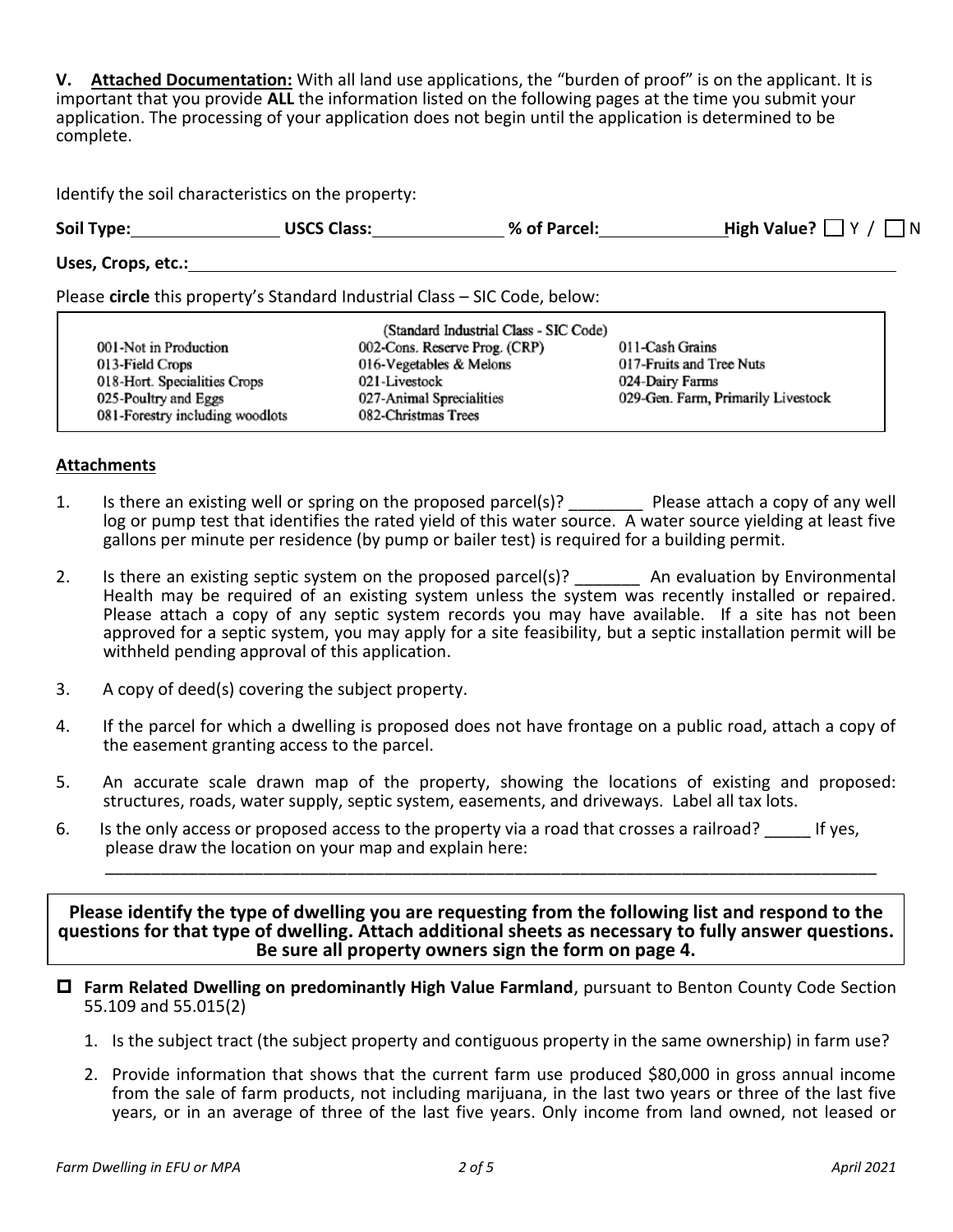rented, shall be counted. The cost of purchased livestock shall be deducted from the total gross income.

- 3. What is the current farm use of the property(ies) that produced that gross annual income?
- 4. Is there a dwelling on the subject tract?
- 5. Except as permitted for seasonal farm worker housing that has been approved pursuant to ORS 215.283(1)(p) (1999 Edition), is there any other dwelling on lands zoned Exclusive Farm Use or Multi-Purpose Agriculture owned by the farm or ranch operator?
- 5. Name of the occupant(s) of the proposed dwelling:
- 6. Will the proposed occupant(s) be the person(s) who produced the commodities which grossed the income in Number 1 above?
- **Farm Related Dwelling on 160 Acres or More of land that is not predominantly High Value Farmland,**  pursuant to Benton County Code Section 55.110 and 55.015(2).
	- 1. What is the current farm use of the property?
	- 2. Will the dwelling be occupied by a person(s) who will be principally engaged in the farm use of the land, such as planting, harvesting, marketing or caring for livestock, at a commercial scale? If yes, please describe the work that will be conducted by the occupant(s) of the proposed dwelling.
	- 3. Is there any other dwelling on the subject tract (other contiguous lots or parcels in the same ownership)? If yes, please describe the use of these dwellings.
- **Commercial Dairy Farm Dwelling** shall demonstrate compliance with the decision criteria listed in Benton County Code Section 55.111.
- **Farm Related Dwelling on Land that is not predominantly High Value Farmland,** pursuant to Benton County Code Section 55.112 and 55.015(2).
	- 1. Provide information that shows the subject tract (the subject property and all contiguous property in the same ownership) is currently employed for farm use. Provide information that shows that the current farm use produced in the last two years or three of the last five years, or in an average of three of the last five years, the lower of the following:
		- a. At least \$40,000 in gross annual income from the sale of farm products, not including marijuana; or
		- b. Gross annual income of at least the midpoint of the median income range of gross annual sales for farms in the county with gross annual sales of \$10,000 or more according to the 1992 Census of Agriculture, Oregon.
	- 2. Are there any other dwellings on lands zoned EFU or MPA owned by the farm or ranch operator or on the farm or ranch operation? \_\_\_\_\_\_ If yes, describe the use of this/these dwellings and the work conducted by the occupant(s).
	- 3. Name of the occupant(s) of the proposed dwelling:
	- 4. Would the occupant(s) of the proposed dwelling be the person(s) who produced the commodities which grossed the income identified in number one (1) of this section?
	- 5. In determining the gross income, the income from the sale of marijuana and the cost of purchased livestock shall be deducted from the total gross income attributed to the tract.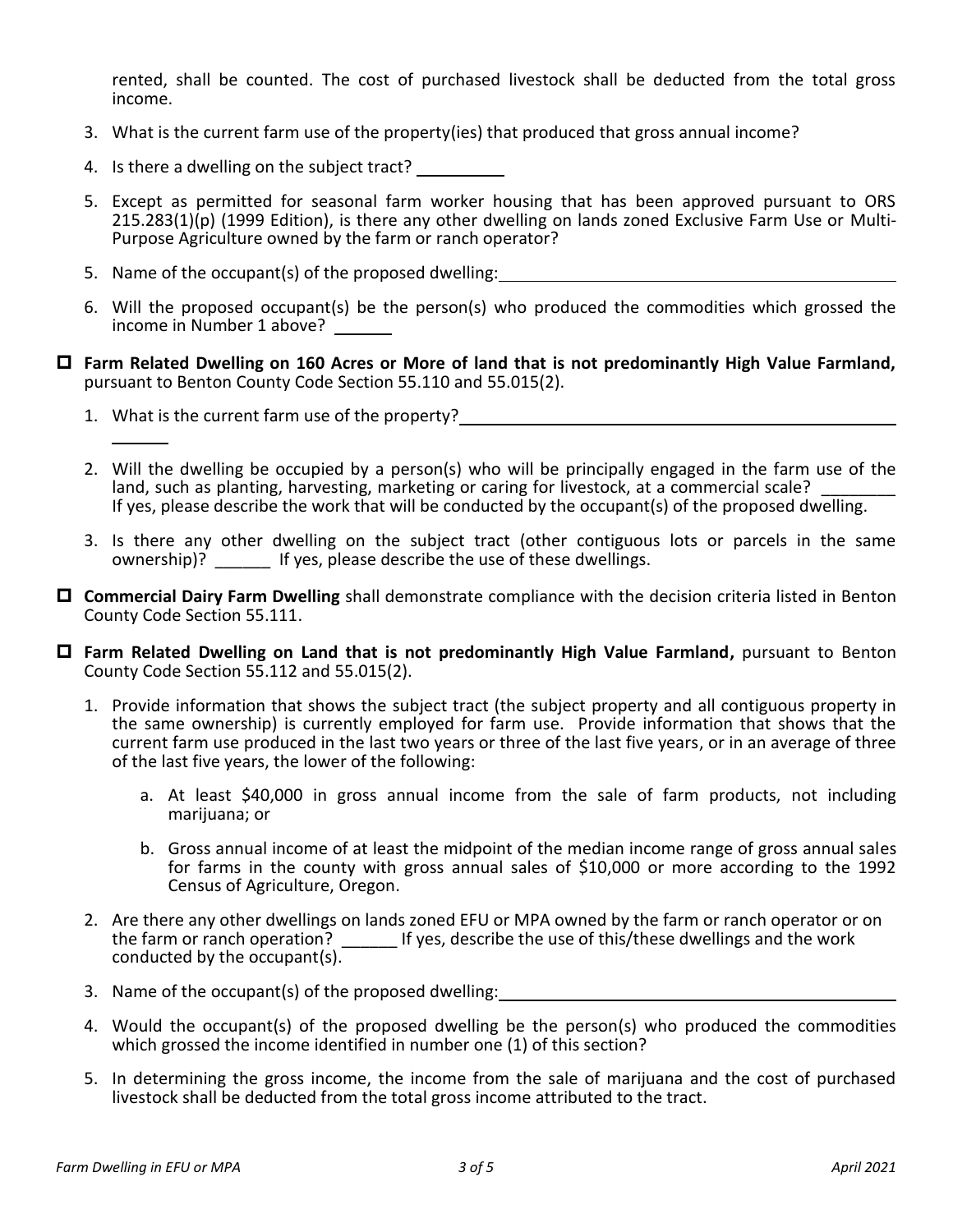- **Accessory Farm-Related Dwelling for Year-Round and Seasonal Farmworkers,** pursuant to Benton County Code Section 55.115.
	- 1. Is the subject tract (the subject property and contiguous property in the same ownership) in farm use?
	- 2. Demonstrate that the principal farm dwelling to which the proposed dwelling would be accessory meets one of the following:

(A) On land not identified as high-value farmland, the principal farm dwelling is located on a tract that is currently employed for farm use, as defined in ORS 215.203, that produced in the last two years or three of the last five years, or in an average of three of the last five years, the lower of the following:

(i) At least \$40,000 in gross annual income from the sale of farm products, not including marijuana. In determining the gross income, the cost of purchased livestock shall be deducted from the total gross income attributed to the tract; or

(ii) Gross annual income of at least the midpoint of the median income range of gross annual sales for farms in the county with gross annual sales of \$10,000 or more according to the 1992 Census of Agriculture, Oregon. In determining the gross income, the income from the sale of marijuana and the cost of purchased livestock shall be deducted from the total gross income attributed to the tract; or

(B) On land identified as high-value farmland, the principal farm dwelling is located on a tract that is currently employed for farm use, as defined in ORS 215.203, that produced at least \$80,000 (1994 dollars) in gross annual income from the sale of farm products, not including marijuana, in the last two years or three of the last five years or in an average of three of the last five years. In determining the gross income, the cost of purchased livestock shall be deducted from the total gross income attributed to the tract.

- 3. Describe who will occupy the accessory dwelling, what their role will be in the farm use of the land and why their assistance in the management of the farm use will be required by the primary farm operator.
- 4. The accessory dwelling will be located:  $\qquad$  on the same lot or parcel as the dwelling of the primary farm operator; can an adjacent parcel in the same ownership; or con a non-adjacent parcel?
- 5. Are there other dwellings on *any* land owned by the farm operator and designated for Exclusive Farm Use or Multi-Purpose Agriculture that are vacant or currently occupied by persons not working on the subject farm or ranch? The latt yes, explain why this/these dwelling(s) could not reasonably be used as the requested accessory dwelling.

## **Farm-Help Dwelling for a Relative of the Farm Operator,** pursuant to Benton County Code Section 55.120.

- 1. Is the subject property, and contiguous property in the same ownership, in farm use?
- 2. How will the occupant(s) of the proposed dwelling be related to the farm operator?
- 3. In what ways is the occupant's assistance required by the farm operator?
- 4. Describe how the farm operation qualifies as a commercial farm operation.

**Note:** The dwelling must be located on the same lot or parcel as the dwelling of the farm operator. The dwelling must be occupied by a relative of the farm operator or the farm operator's spouse, which means a child, parent, step-parent, grandchild, grandparent, step-grandparent, sibling, stepsibling, niece, nephew or first cousin of either, whose assistance in the management and farm use of the existing commercial farming operation is required by the farm operator.